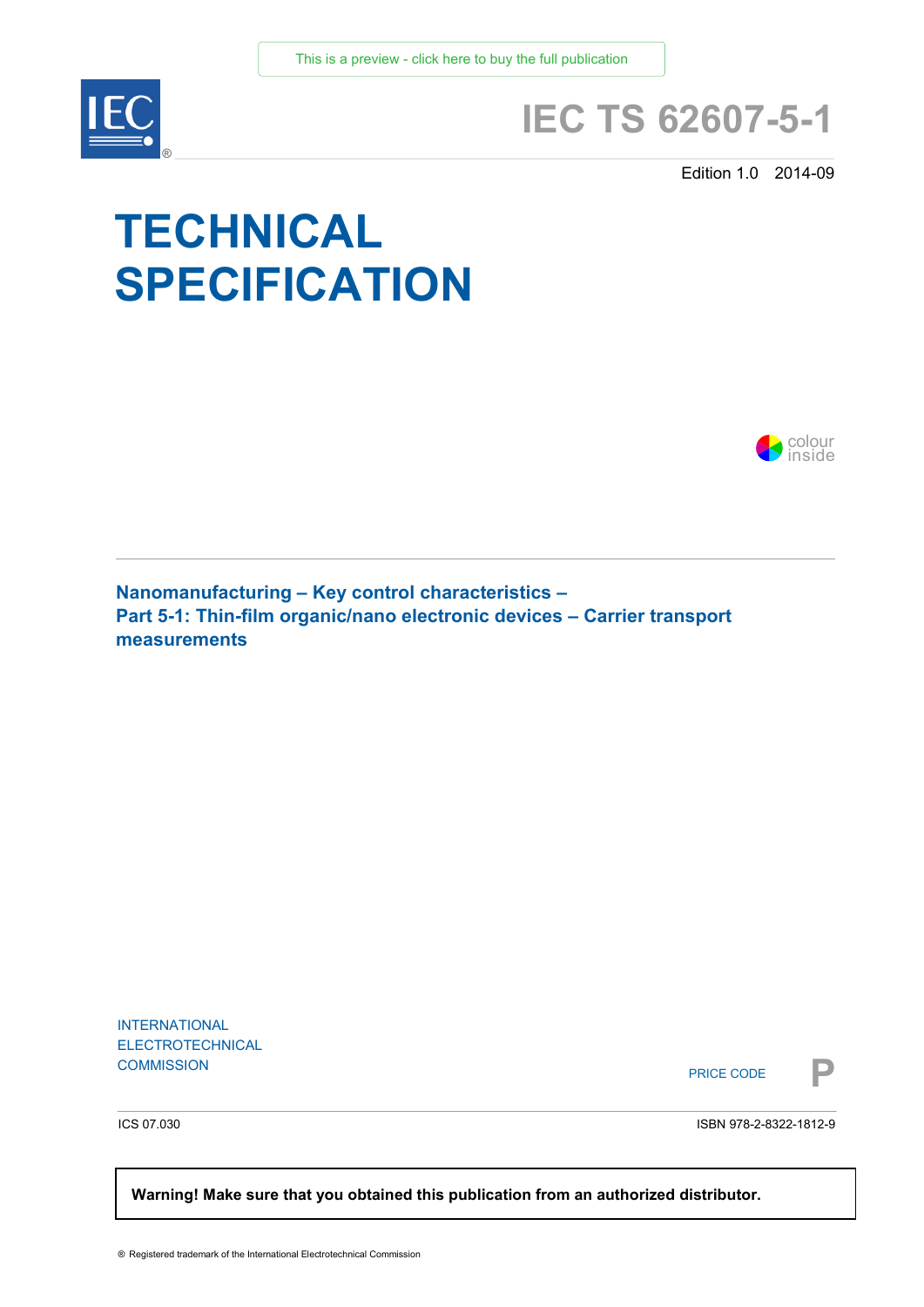– 2 – IEC TS 62607-5-1:2014 © IEC 2014

### CONTENTS

| 1                                                                                    |  |
|--------------------------------------------------------------------------------------|--|
| 2                                                                                    |  |
| 3                                                                                    |  |
| 3.1                                                                                  |  |
| 3.2                                                                                  |  |
| $\overline{4}$                                                                       |  |
| 4.1                                                                                  |  |
| 4.2                                                                                  |  |
| 5                                                                                    |  |
| Annex A (informative) Experimental studies on contact-area-limited doping in OTFTs11 |  |
| A.1<br>Contact-area-limited doping in bottom-gate, top-contact OTFTs11               |  |
| A.2<br>Contact-area-limited doping in bottom-gate, bottom-contact OTFTs13            |  |
|                                                                                      |  |
|                                                                                      |  |
|                                                                                      |  |
|                                                                                      |  |
|                                                                                      |  |
|                                                                                      |  |
| Figure A.1 – Sample preparation of bottom-gate, top-contact (BGTC) pentacene         |  |
| Figure A.2 - Contact-area-limited doping effect in bottom-gate, top-contact (BGTC)   |  |
| Figure A.3 - Sample preparation of bottom-gate, bottom-contact (BGBC) p-channel      |  |
| Figure A.4 - Contact-area-limited doping effect in bottom-gate, bottom-contact       |  |
| Figure A.5 - Contact-area-limited doping effect in bottom-gate, bottom-contact       |  |

Table 1 – Possible data format to be given together with carrier transport properties of

OTFTs .................................................................................................................................. 10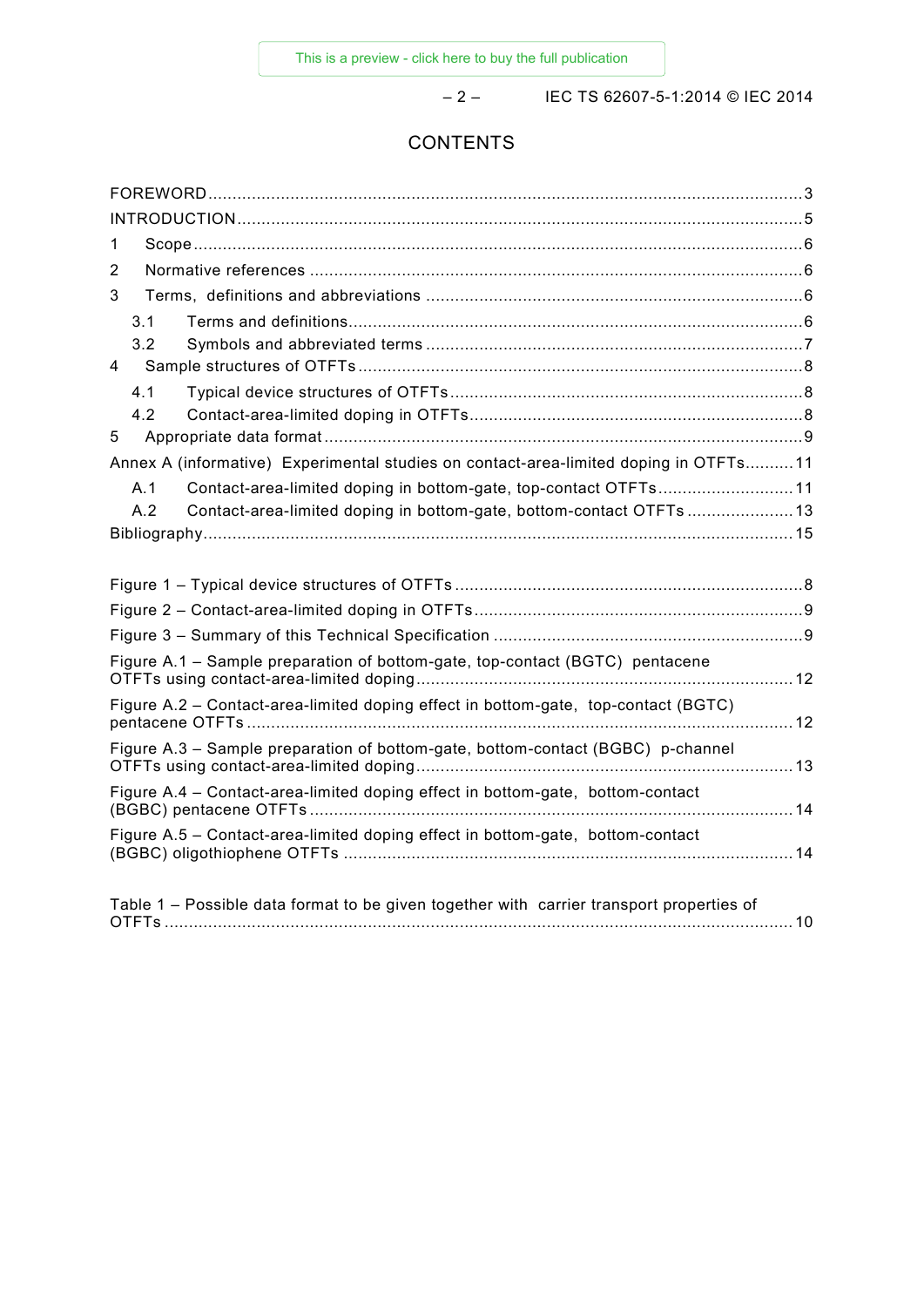IEC TS 62607-5-1:2014 © IEC 2014 – 3 –

#### INTERNATIONAL ELECTROTECHNICAL COMMISSION

 $\overline{\phantom{a}}$ 

#### **NANOMANUFACTURING – KEY CONTROL CHARACTERISTICS –**

#### **Part 5-1: Thin-film organic/nano electronic devices – Carrier transport measurements**

#### FOREWORD

- <span id="page-2-0"></span>1) The International Electrotechnical Commission (IEC) is a worldwide organization for standardization comprising all national electrotechnical committees (IEC National Committees). The object of IEC is to promote international co-operation on all questions concerning standardization in the electrical and electronic fields. To this end and in addition to other activities, IEC publishes International Standards, Technical Specifications, Technical Reports, Publicly Available Specifications (PAS) and Guides (hereafter referred to as "IEC Publication(s)"). Their preparation is entrusted to technical committees; any IEC National Committee interested in the subject dealt with may participate in this preparatory work. International, governmental and nongovernmental organizations liaising with the IEC also participate in this preparation. IEC collaborates closely with the International Organization for Standardization (ISO) in accordance with conditions determined by agreement between the two organizations.
- 2) The formal decisions or agreements of IEC on technical matters express, as nearly as possible, an international consensus of opinion on the relevant subjects since each technical committee has representation from all interested IEC National Committees.
- 3) IEC Publications have the form of recommendations for international use and are accepted by IEC National Committees in that sense. While all reasonable efforts are made to ensure that the technical content of IEC Publications is accurate, IEC cannot be held responsible for the way in which they are used or for any misinterpretation by any end user.
- 4) In order to promote international uniformity, IEC National Committees undertake to apply IEC Publications transparently to the maximum extent possible in their national and regional publications. Any divergence between any IEC Publication and the corresponding national or regional publication shall be clearly indicated in the latter.
- 5) IEC itself does not provide any attestation of conformity. Independent certification bodies provide conformity assessment services and, in some areas, access to IEC marks of conformity. IEC is not responsible for any services carried out by independent certification bodies.
- 6) All users should ensure that they have the latest edition of this publication.
- 7) No liability shall attach to IEC or its directors, employees, servants or agents including individual experts and members of its technical committees and IEC National Committees for any personal injury, property damage or other damage of any nature whatsoever, whether direct or indirect, or for costs (including legal fees) and expenses arising out of the publication, use of, or reliance upon, this IEC Publication or any other IEC Publications.
- 8) Attention is drawn to the Normative references cited in this publication. Use of the referenced publications is indispensable for the correct application of this publication.
- 9) Attention is drawn to the possibility that some of the elements of this IEC Publication may be the subject of patent rights. IEC shall not be held responsible for identifying any or all such patent rights.

The main task of IEC technical committees is to prepare International Standards. In exceptional circumstances, a technical committee may propose the publication of a technical specification when

- the required support cannot be obtained for the publication of an International Standard, despite repeated efforts, or
- the subject is still under technical development or where, for any other reason, there is the future but no immediate possibility of an agreement on an International Standard.

Technical specifications are subject to review within three years of publication to decide whether they can be transformed into International Standards.

IEC TS 62607-5-1, which is a technical specification, has been prepared by IEC technical committee 113: Nanotechnology standardization for electrical and electronic products and systems.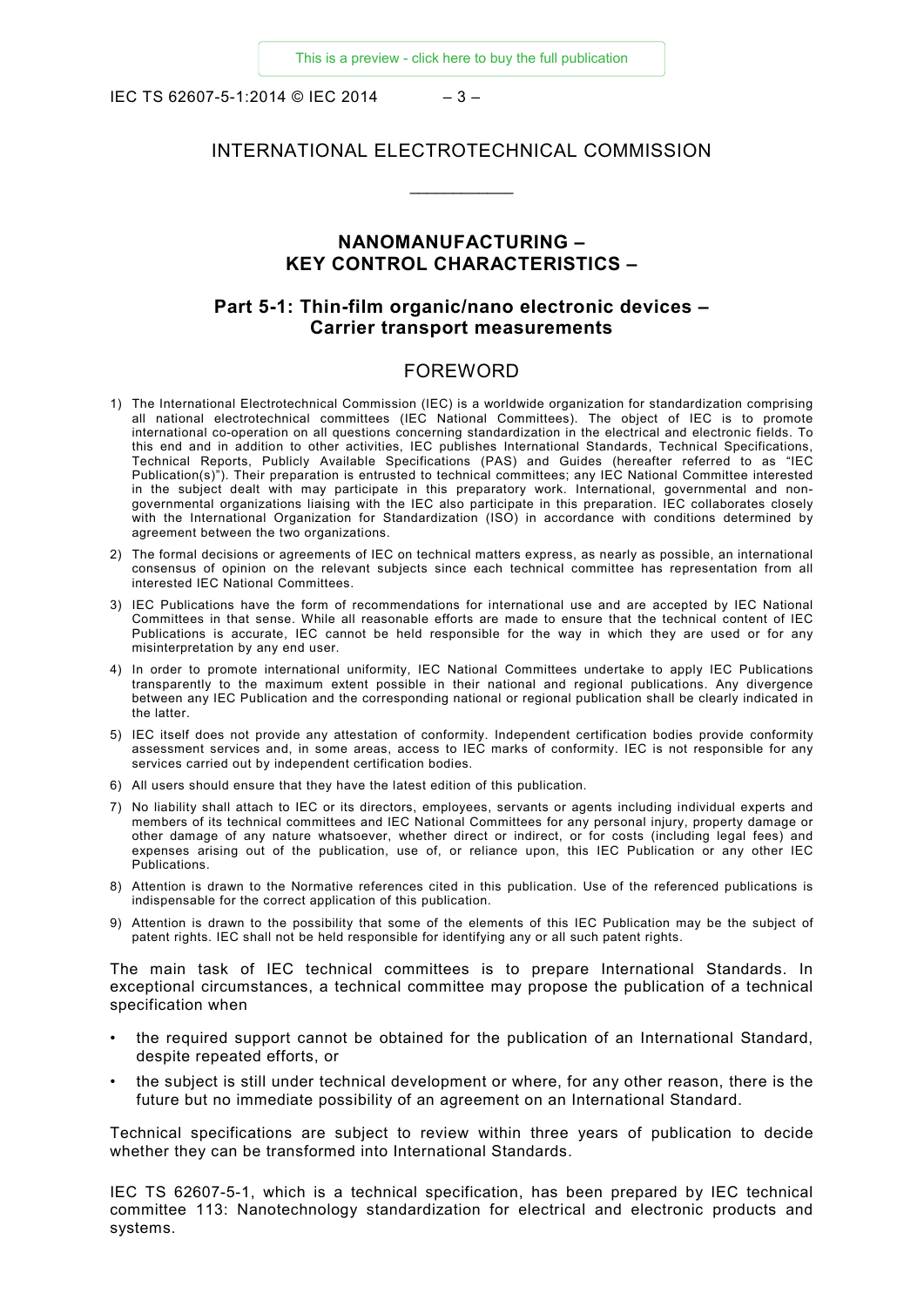– 4 – IEC TS 62607-5-1:2014 © IEC 2014

The text of this technical specification is based on the following documents:

| Enquiry draft | Report on voting |
|---------------|------------------|
| 113/212/DTS   | 113/221/RVC      |

Full information on the voting for the approval of this technical specification can be found in the report on voting indicated in the above table.

This publication has been drafted in accordance with the ISO/IEC Directives, Part 2.

A list of all parts in the IEC 62607 series, published under the general title *Nanomanufacturing key control characteristics*, can be found on the IEC website.

The committee has decided that the contents of this publication will remain unchanged until the stability date indicated on the IEC web site under "http://webstore.iec.ch" in the data related to the specific publication. At this date, the publication will be

- transformed into an International standard,
- reconfirmed,
- withdrawn,
- replaced by a revised edition, or
- amended.

**IMPORTANT – The 'colour inside' logo on the cover page of this publication indicates that it contains colours which are considered to be useful for the correct understanding of its contents. Users should therefore print this document using a colour printer.**

A bilingual version of this publication may be issued at a later date.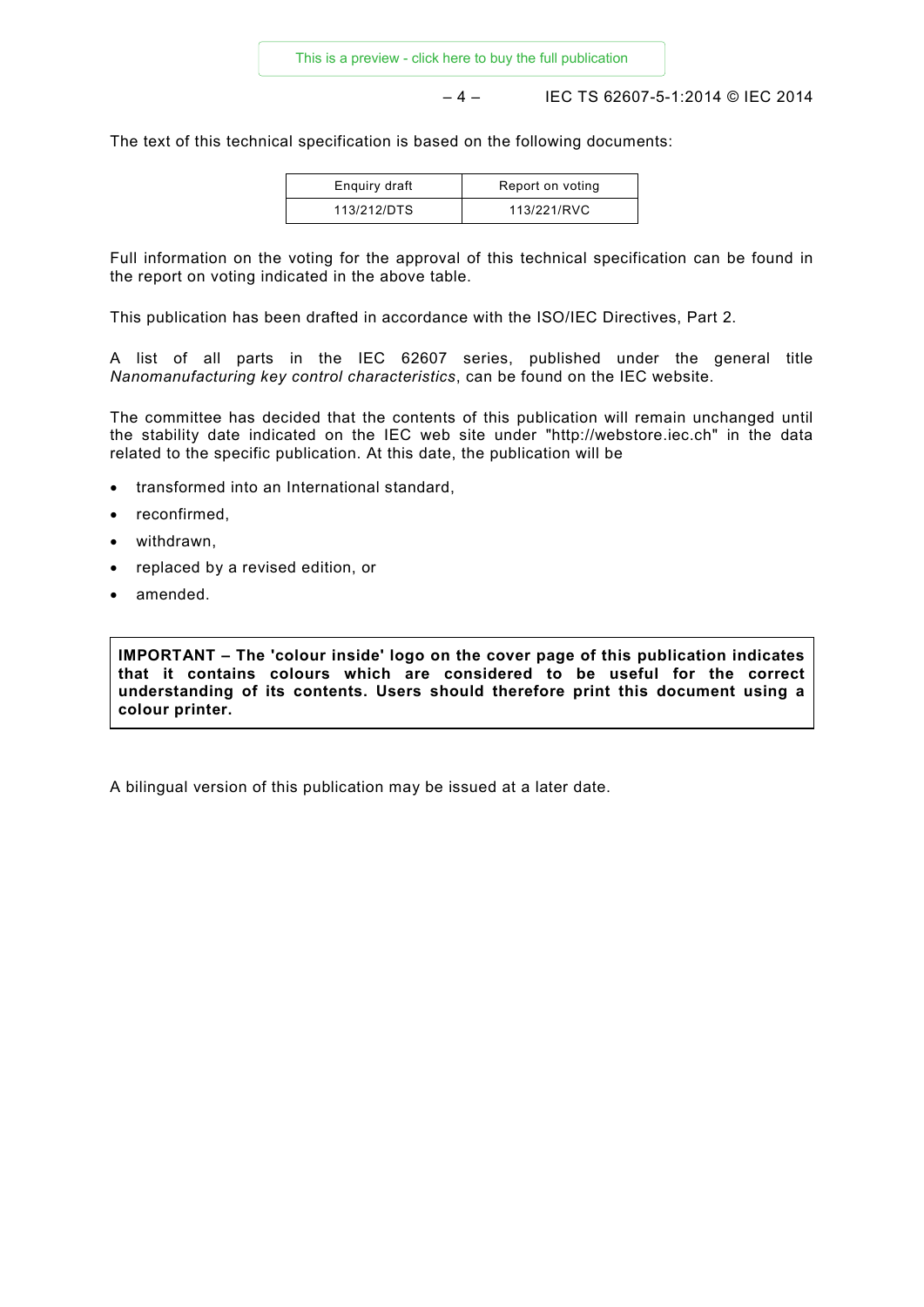<span id="page-4-0"></span>IEC TS 62607-5-1:2014 © IEC 2014  $-5-$ 

#### INTRODUCTION

Organic/nano thin-film devices have many attractive features such as being light-weight and flexible, and having a low-cost, low-temperature fabrication process. Organic/nano electronic devices have been widely researched by academic institutions, research institutes, and materials and device industries. One of their possible applications is therefore expected to be in flexible and rollable devices. Many thin-film transistors based on organic semiconductor materials, called organic thin-film transistors (OTFTs), are expected to be mounted on organic electroluminescence display to drive each organic light-emitting diode pixel circuit. These OTFTs are also promising candidates for molecular nanoelectronics.

OTFTs show a relatively smaller carrier mobility (thin-film mobility: at most 10 cm<sup>2</sup>/Vs, but usually less than 1  $\text{cm}^2/\text{Vs}$  compared with other thin-film transistors based on inorganic semiconductors (silicon, III-V compounds, metal oxides). Carrier transport properties such as thin-film mobility and thin-film carrier concentration in OTFTs are usually measured by simply applying the device physics of silicon metal-oxide-semiconductor transistors to OTFTs. Both the intrinsic bulk mobility of organic semiconductors and extrinsic effects such as contact resistance, carrier trap, interface, and surface state can limit thin-film mobility in OTFTs. Therefore, reliable methods of evaluating carrier transport properties for nanometer-scale thin-film materials have not yet been established and urgently need to be developed.